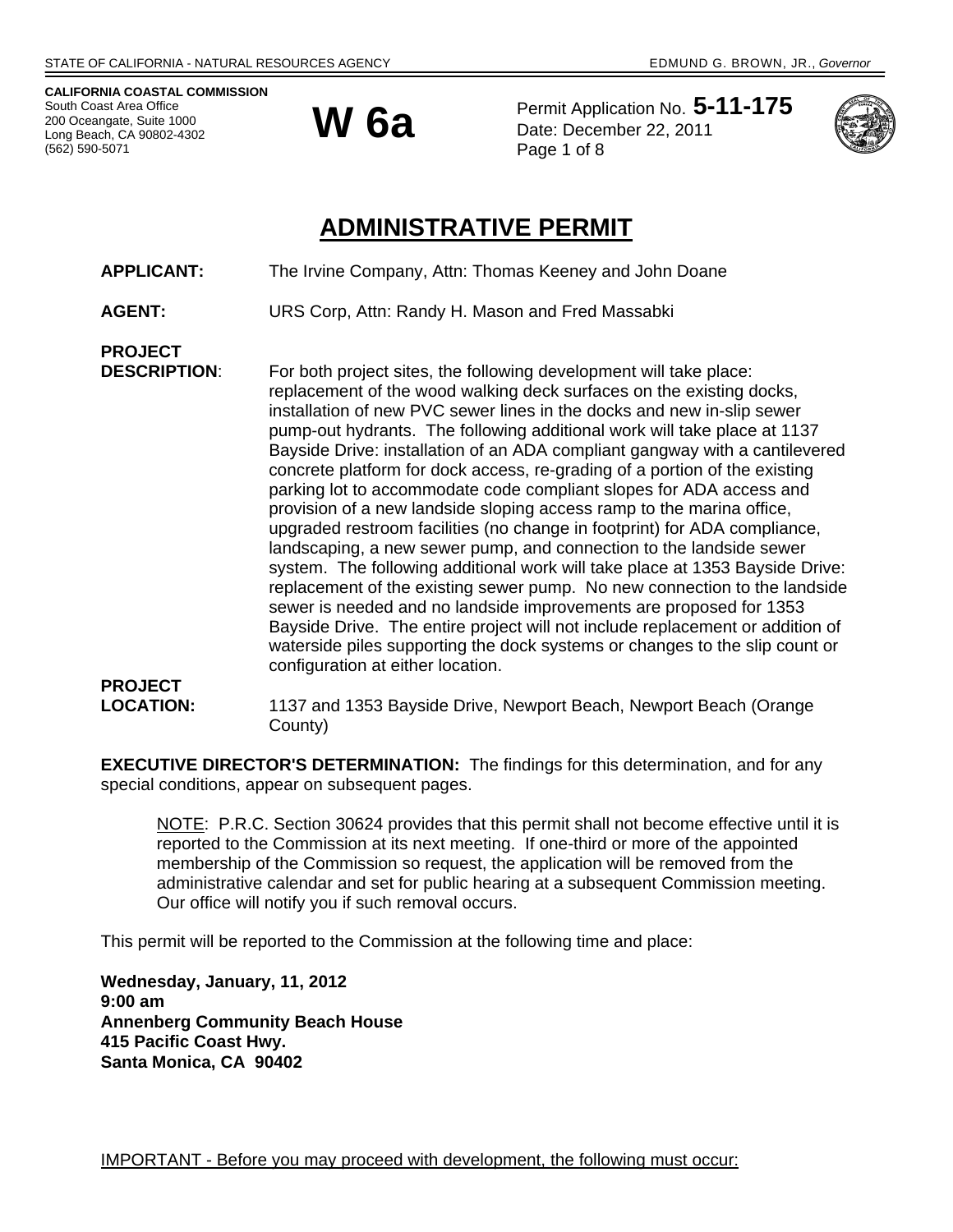#### 5-11-175-[The Irvine Company] Administrative Permit Page 2 of 10

Pursuant to 14 Cal. Admin. Code Sections 13150(b) and 13158, you must sign the enclosed duplicate copy acknowledging the permit's receipt and accepting its contents, including all conditions, and return it to our office. Following the Commission's meeting, and once we have received the signed acknowledgement and evidence of compliance with all special conditions, we will send you a Notice of Administrative Permit Effectiveness.

#### **BEFORE YOU CAN OBTAIN ANY LOCAL PERMITS AND PROCEED WITH DEVELOPMENT, YOU MUST HAVE RECEIVED BOTH YOUR ADMINISTRATIVE PERMIT AND THE NOTICE OF PERMIT EFFECTIVENESS FROM THIS OFFICE.**

 PETER DOUGLAS Executive Director

 By: Fernie Sy Title: Coastal Program Analyst II

## **STANDARD CONDITIONS:**

- 1. Notice of Receipt and Acknowledgment. The permit is not valid and development shall not commence until a copy of the permit, signed by the permittee or authorized agent, acknowledging receipt of the permit and acceptance of the terms and conditions, is returned to the Commission office.
- 2. Expiration. If development has not commenced, the permit will expire two years from the date on which the Commission voted on the application. Development shall be pursued in a diligent manner and completed in a reasonable period of time. Application for extension of the permit must be made prior to the expiration date.
- 3. Interpretation. Any questions of intent or interpretation of any term or condition will be resolved by the Executive Director or the Commission.
- 4. Assignment. The permit may be assigned to any qualified person, provided assignee files with the Commission an affidavit accepting all terms and conditions of the permit.
- 5. Terms and Conditions Run with the Land. These terms and conditions shall be perpetual, and it is the intention of the Commission and the permittee to bind all future owners and possessors of the subject property to the terms and conditions.

**SPECIAL CONDITIONS:** See pages six (6) to ten (10).

#### **EXECUTIVE DIRECTOR'S DETERMINATION (continued):**

The Executive Director hereby determines that the proposed development is a category of development, which, pursuant to PRC Section 30624, qualifies for approval by the Executive Director through the issuance of an Administrative Permit. Subject to Standard and Special Conditions as attached, said development is in conformity with the provisions of Chapter 3 of the Coastal Act of 1976 and will not have any significant impacts on the environment within the meaning of the California Environmental Quality Act. If located between the nearest public road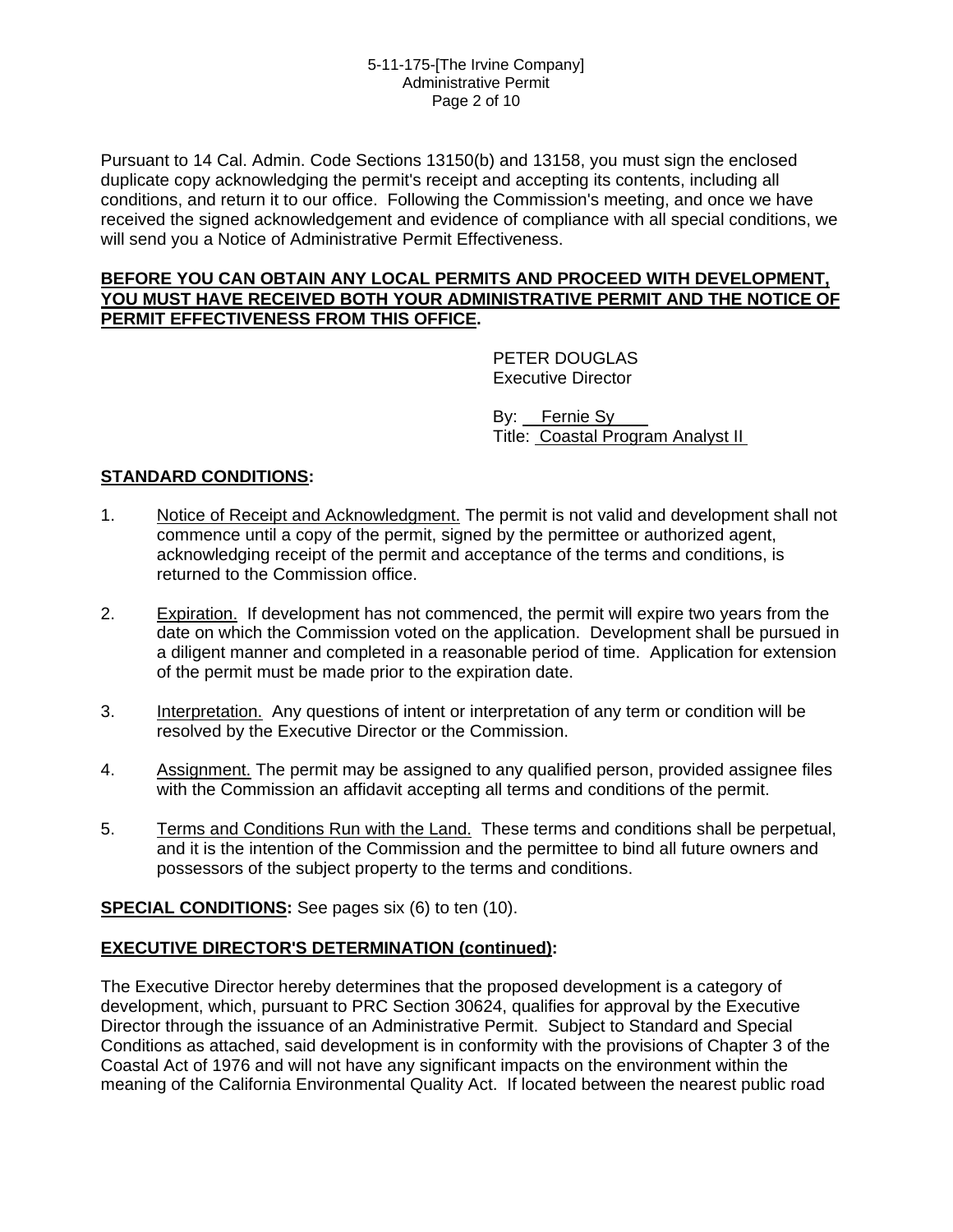#### 5-11-175-[The Irvine Company] Administrative Permit Page 3 of 10

and the sea, this development is in conformity with the public access and public recreation policies of Chapter 3.

## **FINDINGS FOR EXECUTIVE DIRECTOR'S DETERMINATION:**

#### **A. Project Location and Description and Previous Commission Approval**

#### 1. Project Location and Description

The subject sites are located at 1137 and 1353 Bayside Drive adjacent to/in Newport Bay in the City of Newport Beach (Exhibit #1). On the bayward side of the bulkheaded portions of these two locations are docks that serve the adjacent residential development, as well as, are available to the public for rent. On the landward side of 1137 Bayside Drive, there is a parking lot and one office/restroom building. On the landward side of 1353 Bayside Drive, there is one restroom building. Commercial development and single-family residences characterize the subject site and the surrounding area. The proposed project involves the following: for both project sites, the following development will take place: replacement of the wood walking deck surfaces on the existing docks, installation of new PVC sewer lines in the docks and new in-slip sewer pump-out hydrants. The following additional work will take place at 1137 Bayside Drive: installation of an ADA compliant gangway with a cantilevered concrete platform (which will be supported by four (4) landside piles) for dock access, re-grading of a portion of the existing parking lot to accommodate code compliant slopes for ADA access and provision of a new landside sloping access ramp to the marina office(grading will consist of 28 cubic yards of cut, 42 cubic yards of fill and 14 cubic yards of import), upgraded restroom facilities for ADA compliance (no structural changes/change in footprint will be made to the existing Marina Office building, but the interiors of the existing restrooms will be expanded to allow for ADA compliance), landscaping, a new sewer pump, and connection to the landside sewer system. The following additional work will take place at 1353 Bayside Drive: replacement of the existing sewer pump. No new connection to the landside sewer is needed and no landside improvements are proposed for 1353 Bayside Drive. The entire project will not include replacement or addition of waterside piles supporting the dock systems or changes to the slip count or configuration at either location. Additionally, no work is proposed on the existing bulkhead system (Exhibits #2-4).

Where a wood preservative is required for the new wooden deck planks, applications will be Stateapproved (the applicant states this) products consisting of Alkaline Copper Quaternary (ACQ), Copper Azole (CA), or Ammoniacal Copper Zinc Arsenate (ACZA). Since the treated wood will not be submerged, there is no concern and it is found acceptable.

Public access is available along the bulkhead on the project site (Exhibits #1 and #2, page 1).

The site has been surveyed by the City of Newport Beach Harbor Resources Division for eelgrass and eelgrass was discovered within 15-feet of the project area, immediately surrounding the existing dock. However, the applicant does not anticipate adverse direct impacts to eelgrass since no "in water" work will take place. Only the existing deck material will be replaced and no extension or alteration of the marina footprint will take place. Additionally, no dredging or installation of new piles is proposed. The applicant proposes to use BMPs to address possible construction-phase impacts. As stated, the proposed project does anticipate eelgrass impacts.

The eelgrass survey took place on June 21, 2011 as required by the City of Newport Beach Harbor Resources Division and eelgrass surveys completed during the active growth phase of eelgrass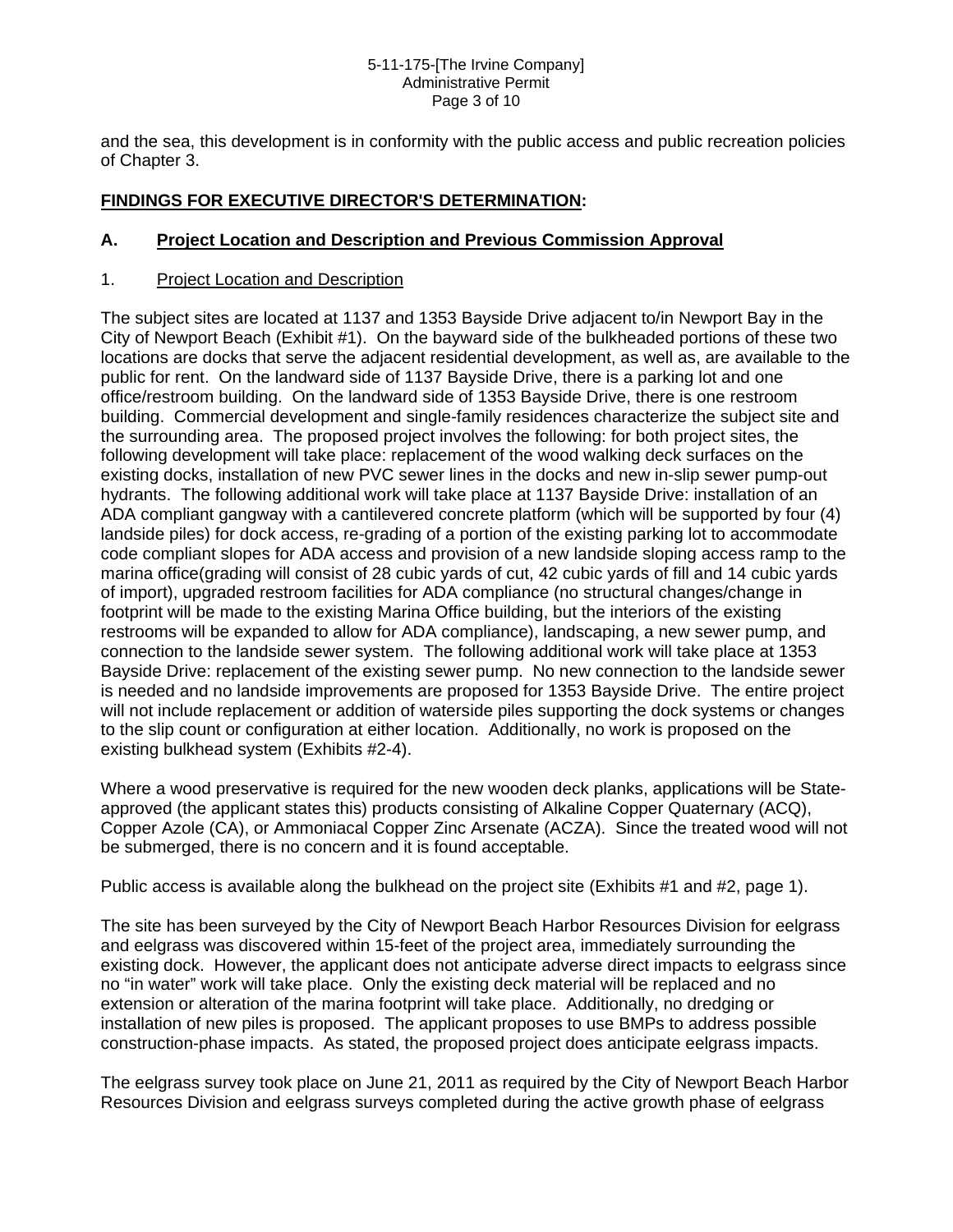#### 5-11-175-[The Irvine Company] Administrative Permit Page 4 of 10

(typically March through October) are valid for 60-days with the exception of surveys completed in August-October. A survey completed in August - October shall be valid until the resumption of active growth (i.e., March 1). The project is agendized for the January 2012 Coastal Commission Hearing so the eelgrass survey no longer continues to be valid. Therefore, a subsequent eelgrass survey will be required prior to beginning any construction. A pre-construction *Caulerpa taxifolia* survey has not yet been completed. Thus, a *Caulerpa taxifolia* survey must be conducted prior to commencement of the project. Therefore, the Commission imposes Special Conditions No. 2 and No. 3, which identifies the procedures necessary to be completed prior to beginning any construction. Also, if any *Caulerpa taxifolia* is found on the project site, Special Conditions No. 3 also identifies the procedures necessary to be completed prior to beginning any construction.

The applicant is proposing drought tolerant landscaping on site associated with the new ADA compliant access adjacent to the restroom/office building at 1137 Bayside Drive. The placement of any vegetation that is considered to be invasive which could supplant native vegetation should not be allowed. Invasive plants have the potential to overcome native plants and spread quickly. Invasive plants are generally those identified by the California Invasive Plant Council (http://www.cal-ipc.org/) and California Native Plant Society (www.CNPS.org) in their publications. Furthermore, any plants in the landscape plan should only be drought tolerant to minimize the use of water (and preferably native to coastal Orange County). The term drought tolerant is equivalent to the terms 'low water use' and 'ultra low water use' as defined and used by "A Guide to Estimating Irrigation Water Needs of Landscape Plantings in California" prepared by University of California Cooperative Extension and the California Department of Water Resources dated August 2000 available at [http://www.owue.water.ca.gov/landscape/pubs/pubs.cfm.](http://www.owue.water.ca.gov/landscape/pubs/pubs.cfm.[add) To make sure that vegetated landscaped areas only consist of native plants or non-native drought tolerant plants, which are non-invasive, the Commission imposes Special Condition No. 4, which requires only this type of vegetation.

The proposed project has received an approval in concept from the City of Newport Beach Harbor Resources Division. The Regional Water Quality Control Board (RWQCB) has issued a Section 401 Permit and has determined that the proposed project will not adversely impact water quality if standard construction methods and materials are used and conditions adhered to. The applicant has applied for a permit from the U.S. Army Corps of Engineers.

The proposed dock is being constructed on public tidelands and/or within an area subject to public trust doctrine. A Special Condition is imposed stating that the approval of a Coastal Development Permit for the project does not waive any public rights or interest that exist or may exist on the property.

Section 30600(c) of the Coastal Act provides for the issuance of coastal development permits directly by the Commission in regions where the local government having jurisdiction does not have a certified Local Coastal Program. The City of Newport Beach only has a certified Land Use Plan and has not exercised the options provided in 30600(b) or 30600.5 to issue its own permits. Therefore, the Coastal Commission is the permit issuing entity and the standard of review is Chapter 3 of the Coastal Act. The certified Land Use Plan may be used for guidance.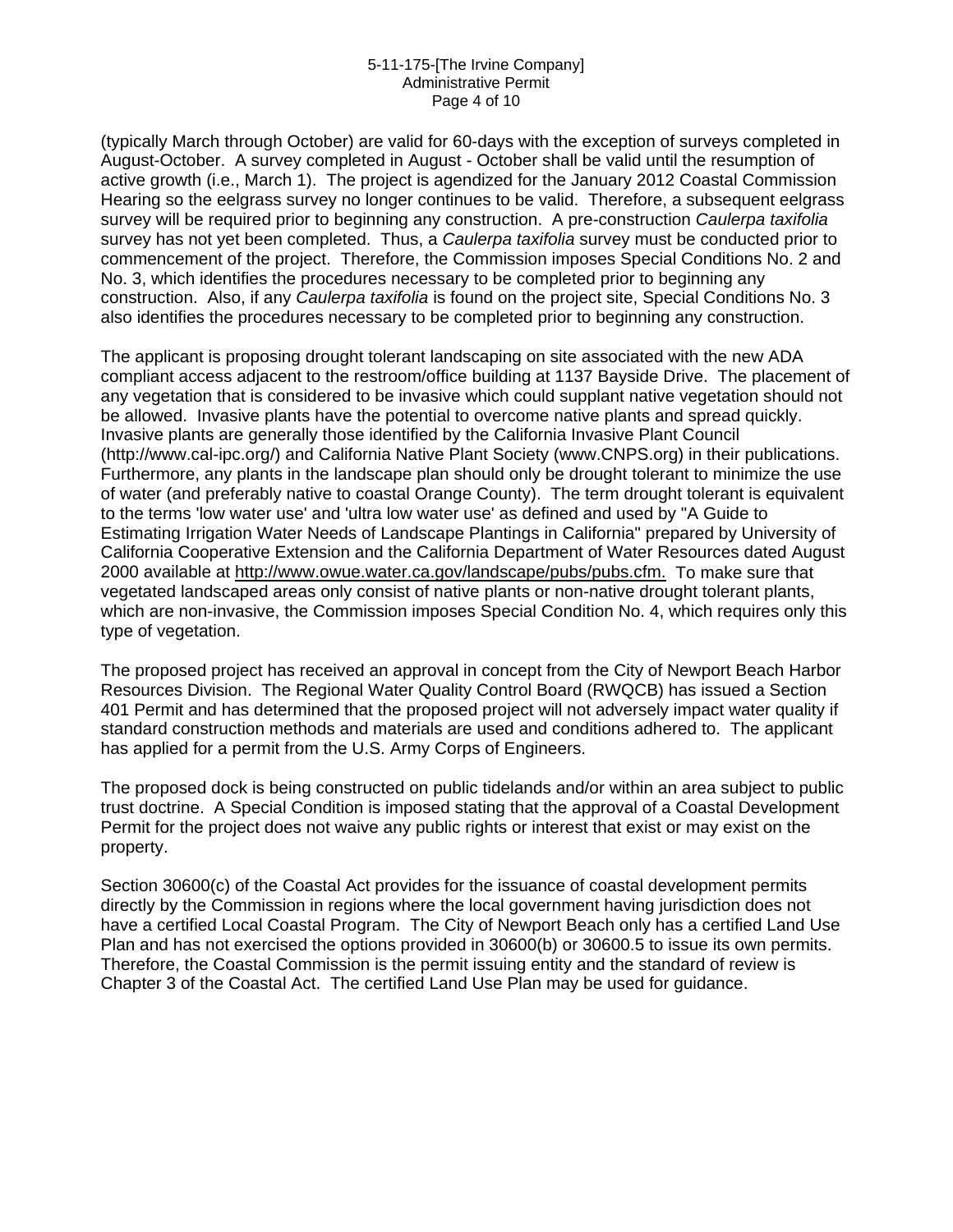#### 5-11-175-[The Irvine Company] Administrative Permit Page 5 of 10

#### 2. Previous Commission Approval

#### *1137 Bayside Drive*

On June 30, 1975, the Commission approved A-5496 for the following: fencing for a temporary parking lot.

On June 11, 1979, the Commission approved A-5264-[Carlson and Meehan] for the following: construction of an awning for the commercial building.

#### *1137 and 1353 Bayside Drive*

On October 11, 1984, the Commission approved Coastal Development Permit Application No. 5- 84-574-[The Irvine Company] for the following: reconstruction of the Bayside Marina (247 existing slips) that included all guide piles, docks, power, and water systems and installation of a new pump-out station. Ten (10) new slips were created as a result of the construction for a post construction total of 257. The major issues of the project were impacts to public access, coastal waters and marine resources. Two (2) Special Conditions were imposed: 1) Vertical access (recordation of an irrevocable offer to dedicate easements for public access to the bulkhead at three (3) separate locations) and 2) revised plans. On December 20, 2005, the City of Newport Beach accepted the irrevocable offers to dedicate. The proposed project will not impact this required vertical access.

#### *1353-1601 Bayside Drive*

On October 27, 1983, the Commission approved Coastal Development Permit Application No. 5- 83-734-[The Irvine Company] for the following: repair of approximately 750 feet of existing bulkhead. Development consisted of replacement of wooden bulkhead with a concrete bulkhead. The major issues of the project were impacts to coastal waters and marine resources. No Special Conditions were imposed.

## **B. Marine Resources**

The proposed recreational boat dock development and its associated structures are an allowable and encouraged marine related use. The project design includes the minimum sized pilings and the minimum number of pilings necessary for structural stability. There are no feasible less environmentally damaging alternatives available. As conditioned, the project will not significantly adversely impact eelgrass beds and will not contribute to the dispersal of the invasive aquatic algae, *Caulerpa taxifolia*. Further, as proposed and conditioned, the project, which is to be used solely for recreational boating purposes, conforms to Sections 30224 and 30233 of the Coastal Act.

## **C. Water Quality**

The proposed work will be occurring on, within, or adjacent to coastal waters. The storage or placement of construction material, debris, or waste in a location where it could be discharged into coastal waters would result in an adverse effect on the marine environment. To reduce the potential for construction related impacts on water quality, the Commission imposes special conditions requiring, but not limited to, the appropriate storage and handling of construction equipment and materials to minimize the potential of pollutants to enter coastal waters. To reduce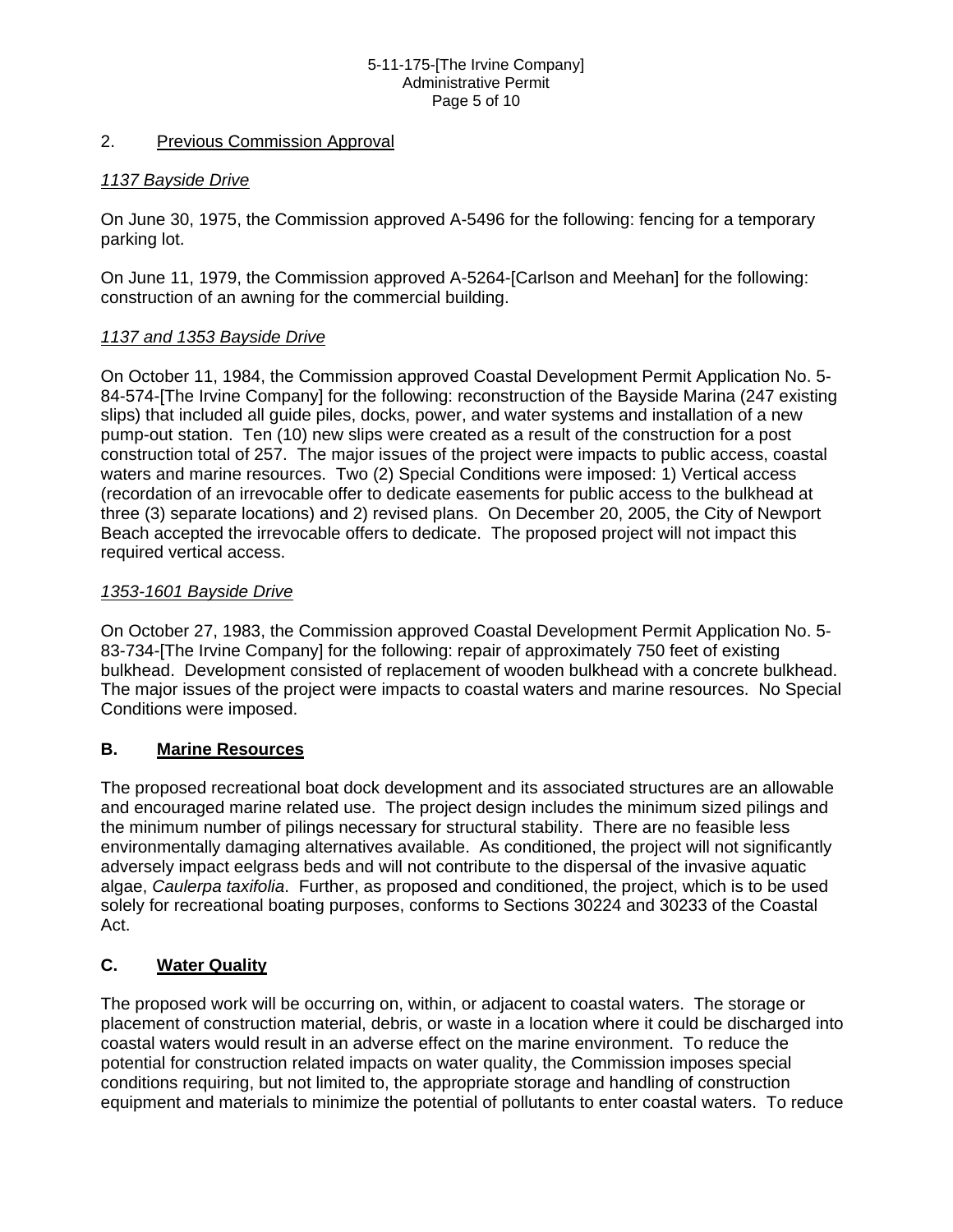#### 5-11-175-[The Irvine Company] Administrative Permit Page 6 of 10

the potential for post-construction impacts to water quality the Commission requires the continued use and maintenance of post construction BMPs. As conditioned, the Commission finds that the development conforms to Sections 30230 and 30231 of the Coastal Act.

## **D. Local Coastal Program**

The LUP for the City of Newport Beach was effectively certified on May 19, 1982. The certified LUP was updated on October 8, 2009. As conditioned, the proposed development is consistent with Chapter 3 of the Coastal Act and with the certified Land Use Plan for the area. Approval of the project, as conditioned, will not prejudice the ability of the local government to prepare a Local Coastal Program that is in conformity with the provisions of Chapter 3.

## **E. California Environmental Quality Act (CEQA)**

As conditioned, there are no feasible alternatives or additional feasible mitigation measures available that would substantially lessen any significant adverse effect that the activity may have on the environment. Therefore, the Commission finds that the proposed project, as conditioned to mitigate the identified impacts, is the least environmentally damaging feasible alternative and can be found consistent with the requirements of the Coastal Act to conform to CEQA.

#### **SPECIAL CONDITIONS:**

#### **1. Water Quality**

#### **A. Construction Responsibilities and Debris Removal**

- (1) No demolition or construction materials, equipment, debris, or waste shall be placed or stored where it may enter sensitive habitat, receiving waters or a storm drain, or be subject to wave, wind, rain or tidal erosion and dispersion.
- (2) Any and all debris resulting from demolition or construction activities, and any remaining construction material, shall be removed from the project site within 24 hours of completion of the project.
- (3) Demolition or construction debris and sediment shall be removed from work areas each day that demolition or construction occurs to prevent the accumulation of sediment and other debris that may be discharged into coastal waters.
- (4) Machinery or construction materials not essential for project improvements will not be allowed at any time in the intertidal zone.
- (5) If turbid conditions are generated during construction a silt curtain will be utilized to control turbidity.
- (6) Floating booms will be used to contain debris discharged into coastal waters and any debris discharged will be removed as soon as possible but no later than the end of each day.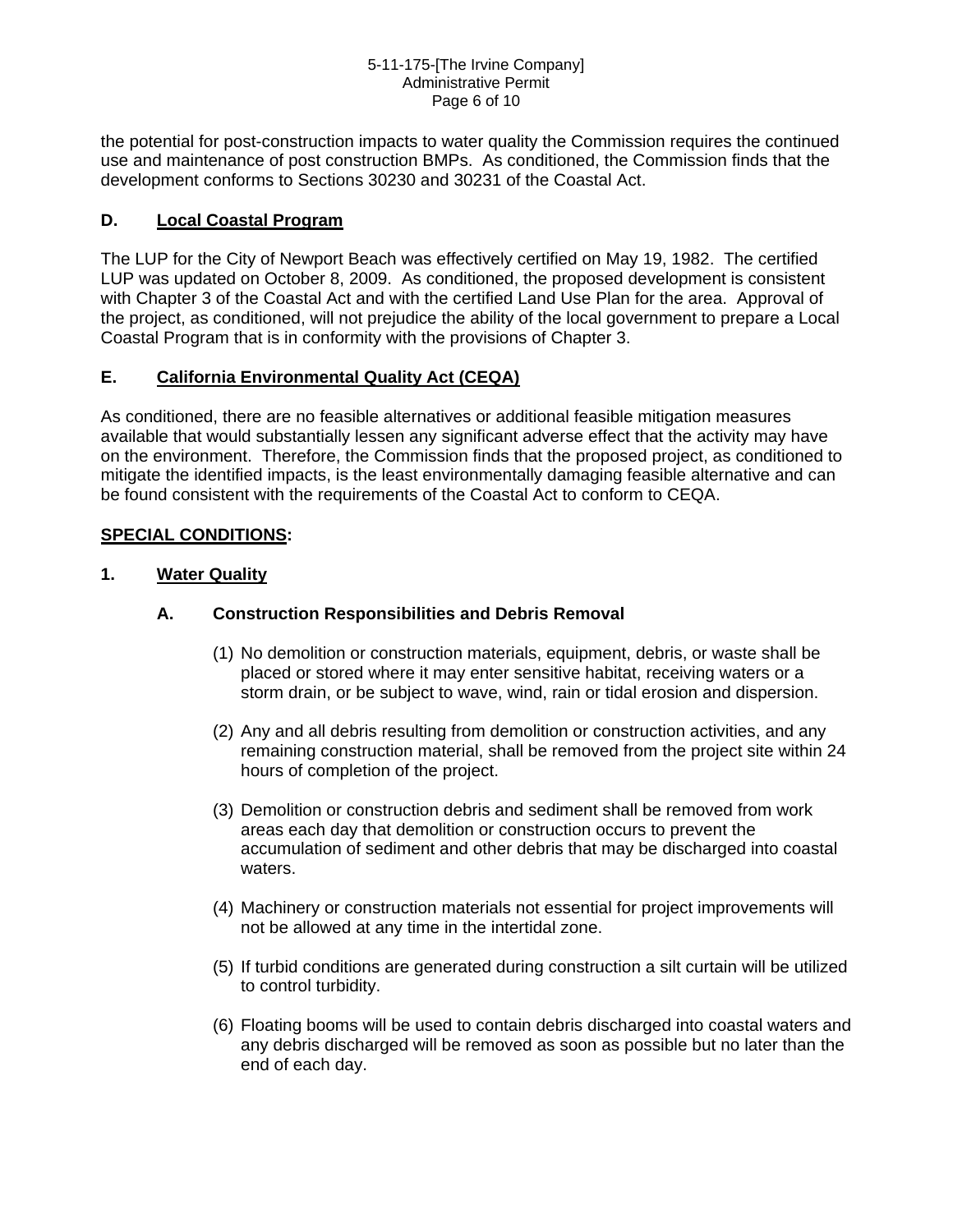- (7) Non buoyant debris discharged into coastal waters will be recovered by divers as soon as possible after loss.
- (8) All trash and debris shall be disposed in the proper trash and recycling receptacles at the end of every construction day.
- (9) The applicant shall provide adequate disposal facilities for solid waste, including excess concrete, produced during demolition or construction.
- (10) Debris shall be disposed of at a legal disposal site or recycled at a recycling facility. If the disposal site is located in the coastal zone, a coastal development permit or an amendment to this permit shall be required before disposal can take place unless the Executive Director determines that no amendment or new permit is legally required.
- (11 )All stock piles and construction materials shall be covered, enclosed on all sides, shall be located as far away as possible from drain inlets and any waterway, and shall not be stored in contact with the soil.
- (12) Machinery and equipment shall be maintained and washed in confined areas specifically designed to control runoff. Thinners or solvents shall not be discharged into sanitary or storm sewer systems.
- (13) The discharge of any hazardous materials into any receiving waters shall be prohibited.
- (14) Spill prevention and control measures shall be implemented to ensure the proper handling and storage of petroleum products and other construction materials. Measures shall include a designated fueling and vehicle maintenance area with appropriate berms and protection to prevent any spillage of gasoline or related petroleum products or contact with runoff. The area shall be located as far away from the receiving waters and storm drain inlets as possible.
- (15) Best Management Practices (BMPs) and Good Housekeeping Practices (GHPs) designed to prevent spillage and/or runoff of demolition or constructionrelated materials, and to contain sediment or contaminants associated with demolition or construction activity, shall be implemented prior to the on-set of such activity
- (16) All BMPs shall be maintained in a functional condition throughout the duration of construction activity.

#### **B. Best Management Practices Program**

By acceptance of this permit the applicant agrees that the long-term water-borne berthing of boat(s) in the approved dock and/or boat slip will be managed in a manner that protects water quality pursuant to the implementation of the following BMPs.

(1) Boat Cleaning and Maintenance Measures: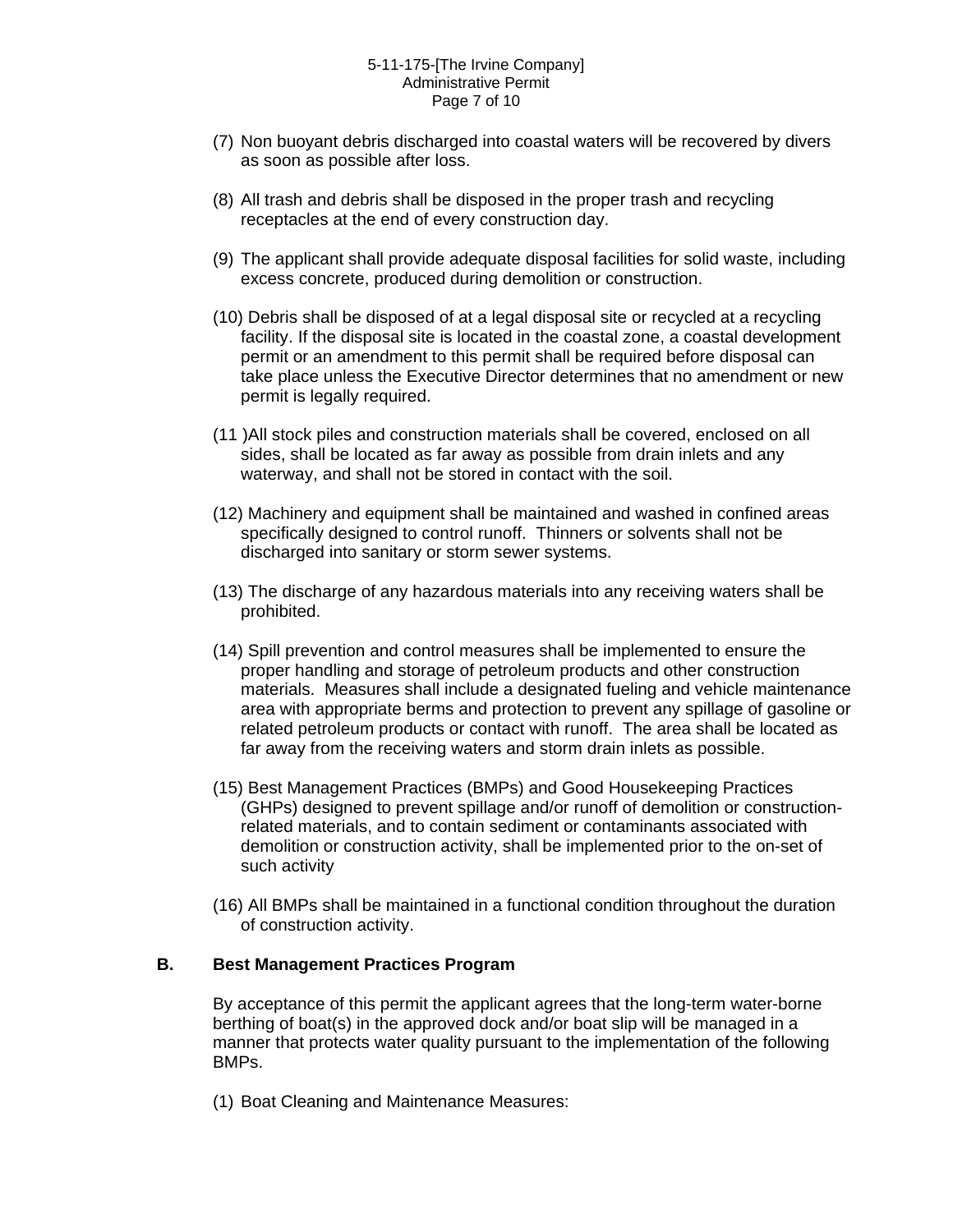- a. In-water top-side and bottom-side boat cleaning shall minimize the discharge of soaps, paints, and debris.
- b. In-the-water hull scraping or any process that occurs under water that results in the removal of paint from boat hulls shall be prohibited. Only detergents and cleaning components that are designated by the manufacturer as phosphate-free and biodegradable shall be used, and the amounts used minimized.
- c. The applicant shall minimize the use of detergents and boat cleaning and maintenance products containing ammonia, sodium hypochlorite, chlorinated solvents, petroleum distillates or lye.
- (2) Solid and Liquid Waste Management Measures:
	- a. All trash, recyclables, and hazardous wastes or potential water contaminants, including old gasoline or gasoline with water, absorbent materials, oily rags, lead acid batteries, anti-freeze, waste diesel, kerosene and mineral spirits will be disposed of in a proper manner and will not at any time be disposed of in the water or gutter.
- (3) Petroleum Control Management Measures:
	- a. Boaters will practice preventive engine maintenance and will use oil absorbents in the bilge and under the engine to prevent oil and fuel discharges. Oil absorbent materials shall be examined at least once a year and replaced as necessary. Used oil absorbents are hazardous waste in California. Used oil absorbents must therefore be disposed in accordance with hazardous waste disposal regulations. The boaters will regularly inspect and maintain engines, seals, gaskets, lines and hoses in order to prevent oil and fuel spills. The use of soaps that can be discharged by bilge pumps is prohibited.
	- b. If the bilge needs more extensive cleaning (e.g., due to spills of engine fuels, lubricants or other liquid materials), the boaters will use a bilge pump-out facility or steam cleaning services that recover and properly dispose or recycle all contaminated liquids.
	- c. Bilge cleaners which contain detergents or emulsifiers will not be used for bilge cleaning since they may be discharged to surface waters by the bilge pumps.

## **2. Eelgrass Survey(s)**

**A. Pre Construction Eelgrass Survey**. A valid pre-construction eelgrass (Zostera marina) survey shall be completed during the period of active growth of eelgrass (typically March through October). The pre-construction survey shall be completed prior to the beginning of construction and shall be valid until the next period of active growth. The survey shall be prepared in full compliance with the "Southern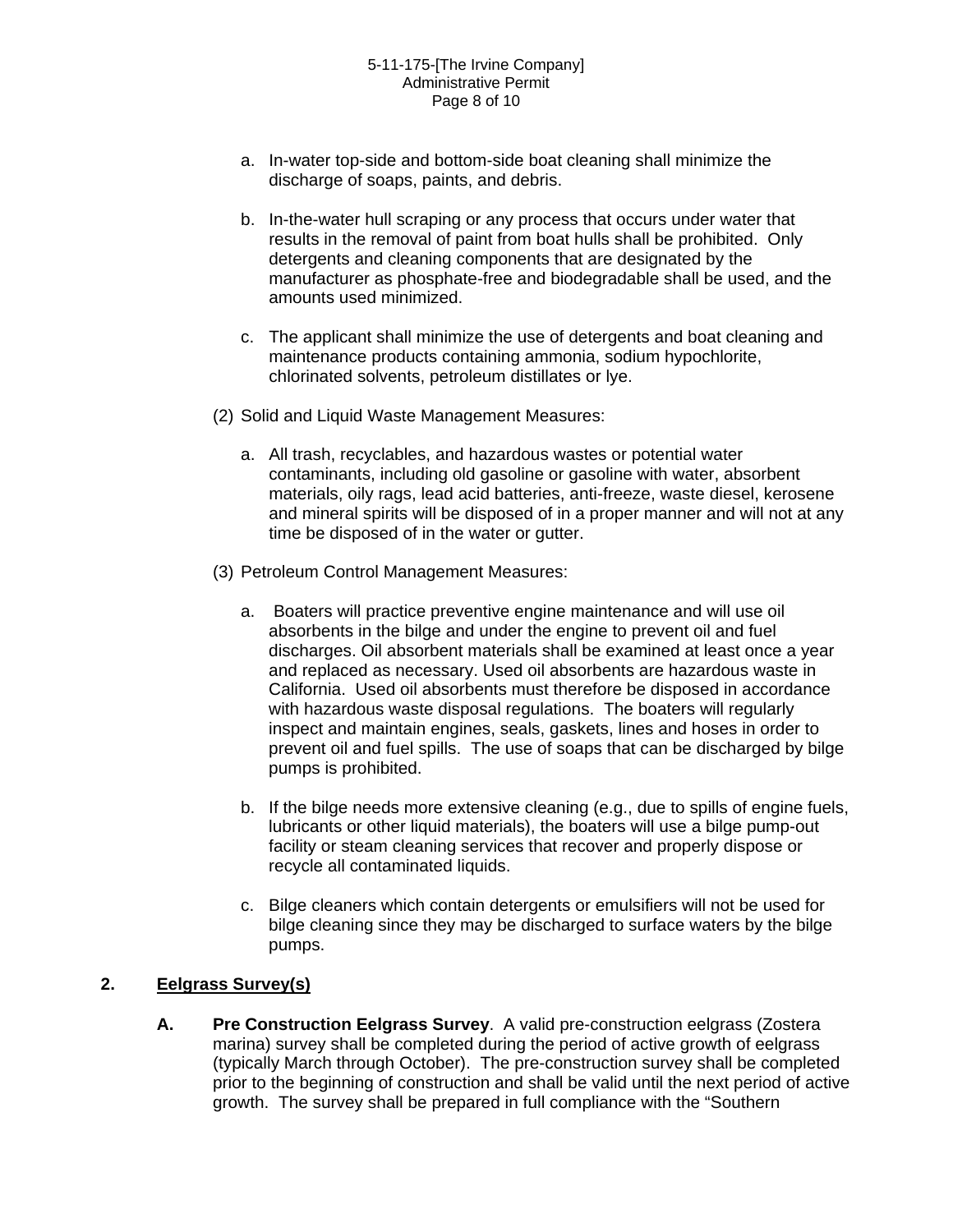California Eelgrass Mitigation Policy" Revision 8 (except as modified by this special condition) adopted by the National Marine Fisheries Service and shall be prepared in consultation with the California Department of Fish and Game. The applicant shall submit the eelgrass survey for the review and approval of the Executive Director within five (5) business days of completion of each eelgrass survey and in any event no later than fifteen (15) business days prior to commencement of any development. If the eelgrass survey identifies any eelgrass within the project area which would be impacted by the proposed project, the development shall require an amendment to this permit from the Coastal Commission or a new coastal development permit.

**B. Post Construction Eelgrass Survey**. If any eelgrass is identified in the project area by the survey required in subsection A of this condition above, within one month after the conclusion of construction, the applicant shall survey the project site to determine if any eelgrass was adversely impacted. The survey shall be prepared in full compliance with the "Southern California Eelgrass Mitigation Policy" Revision 8 (except as modified by this special condition) adopted by the National Marine Fisheries Service and shall be prepared in consultation with the California Department of Fish and Game. The applicant shall submit the post-construction eelgrass survey for the review and approval of the Executive Director within thirty (30) days after completion of the survey. If any eelgrass has been impacted, the applicant shall replace the impacted eelgrass at a minimum 1.2:1 ratio on-site, or at another location, in accordance with the Southern California Eelgrass Mitigation Policy. All impacts to eelgrass habitat shall be mitigated at a minimum ratio of 1.2:1 (mitigation:impact). The exceptions to the required 1.2:1 mitigation ratio found within SCEMP shall not apply. Implementation of mitigation shall require an amendment to this permit or a new coastal development permit unless the Executive Director determines that no amendment or new permit is required.

## **3. Pre-construction** *Caulerpa Taxifolia* **Survey**

- **A.** Not earlier than 90 days nor later than 30 days prior to commencement or re-commencement of any development authorized under this coastal development permit (the "project"), the applicant shall undertake a survey of the project area and a buffer area at least 10 meters beyond the project area to determine the presence of the invasive alga *Caulerpa taxifolia*. The survey shall include a visual examination of the substrate.
- **B.** The survey protocol shall be prepared in consultation with the Regional Water Quality Control Board, the California Department of Fish and Game, and the National Marine Fisheries Service.
- **C.** Within five (5) business days of completion of the survey, the applicant shall submit the survey:
	- (1) for the review and approval of the Executive Director; and
	- (2) to the Surveillance Subcommittee of the Southern California Caulerpa Action Team (SCCAT). The SCCAT Surveillance Subcommittee may be contacted through William Paznokas, California Department of Fish & Game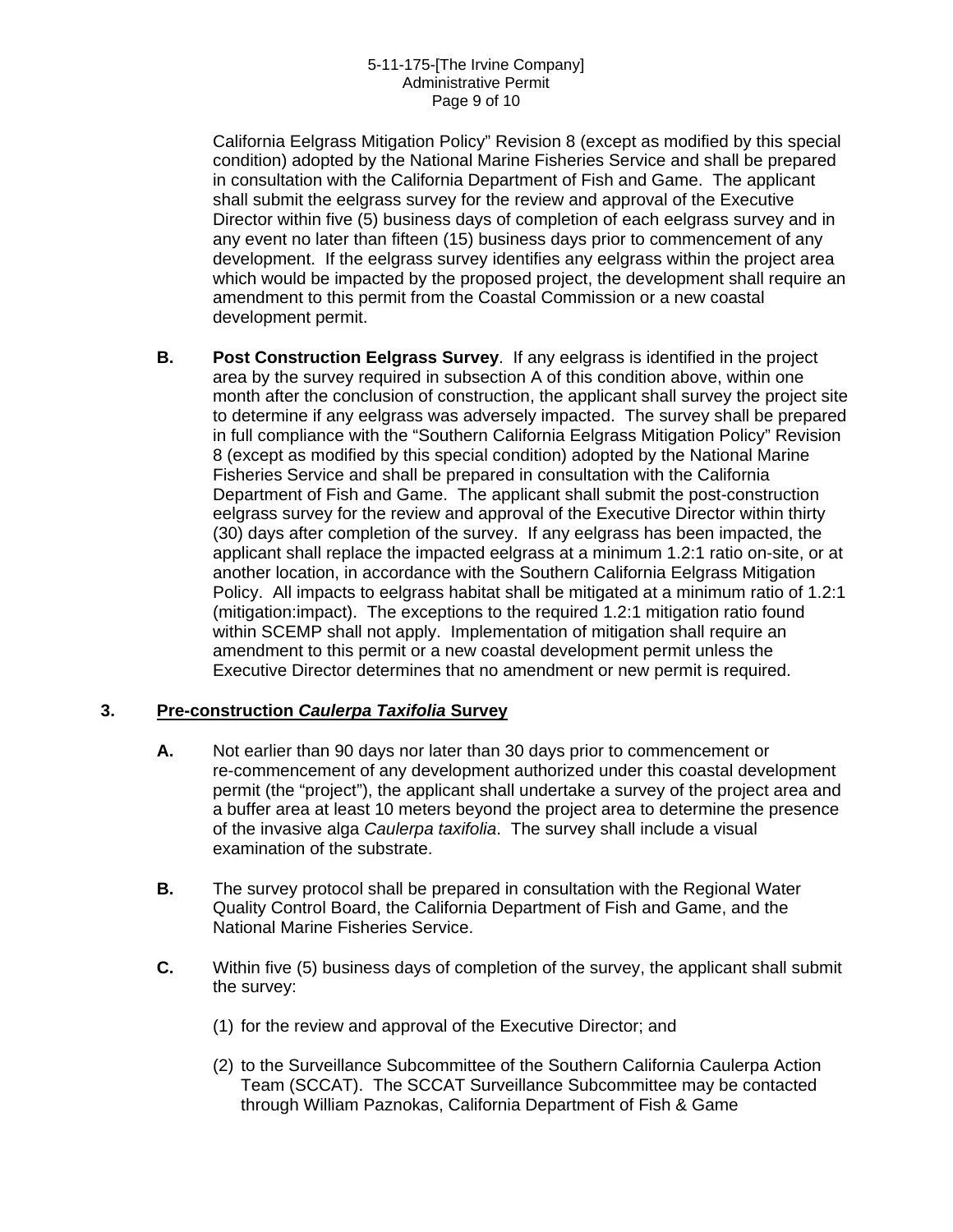#### 5-11-175-[The Irvine Company] Administrative Permit Page 10 of 10

(858/467-4218) or Robert Hoffman, National Marine Fisheries Service (562/980-4043).

**D.** If *Caulerpa taxifolia* is found within the project or buffer areas, the applicant shall not proceed with the project until 1) the applicant provides evidence to the Executive Director that all *C. taxifolia* discovered within the project and buffer area has been eliminated in a manner that complies with all applicable governmental approval requirements, including but not limited to those of the California Coastal Act, or 2) the applicant has revised the project to avoid any contact with *C. taxifolia*. No revisions to the project shall occur without a Coastal Commission approved amendment to this coastal development permit unless the Executive Director determines that no amendment is legally required.

## **4. Landscaping – Drought Tolerant, Non-Invasive**

Vegetated landscaped areas shall only consist of native plants or non-native drought tolerant plants, which are non-invasive. No plant species listed as problematic and/or invasive by the California Native Plant Society ([http://www.CNPS.org/\)](http://www.cnps.org/), the California Invasive Plant Council (formerly the California Exotic Pest Plant Council) ([http://www.cal-ipc.org/\)](http://www.cal-ipc.org/), or as may be identified from time to time by the State of California shall be employed or allowed to naturalize or persist on the site. No plant species listed as a "noxious weed" by the State of California or the U.S. Federal Government shall be utilized within the property. All plants shall be low water use plants as identified by California Department of Water Resources (See: [http://www.owue.water.ca.gov/docs/wucols00.pdf\)](http://www.owue.water.ca.gov/docs/wucols00.pdf).

## **5. Public Rights**

The Coastal Commission's approval of this permit shall not constitute a waiver of any public rights that exist or may exist on the property. The permittee shall not use this permit as evidence of a waiver of any public rights that may exist on the property.

## **ACKNOWLEDGMENT OF PERMIT RECEIPT/ACCEPTANCE OF CONTENTS:**

\_\_\_\_\_\_\_\_\_\_\_\_\_\_\_\_\_\_\_\_\_\_\_\_\_\_\_\_ \_\_\_\_\_\_\_\_\_\_\_\_\_\_\_\_\_\_\_\_\_\_

I/We acknowledge that I/we have received a copy of this permit and have accepted its contents including all conditions.

Applicant's Signature Date of Signing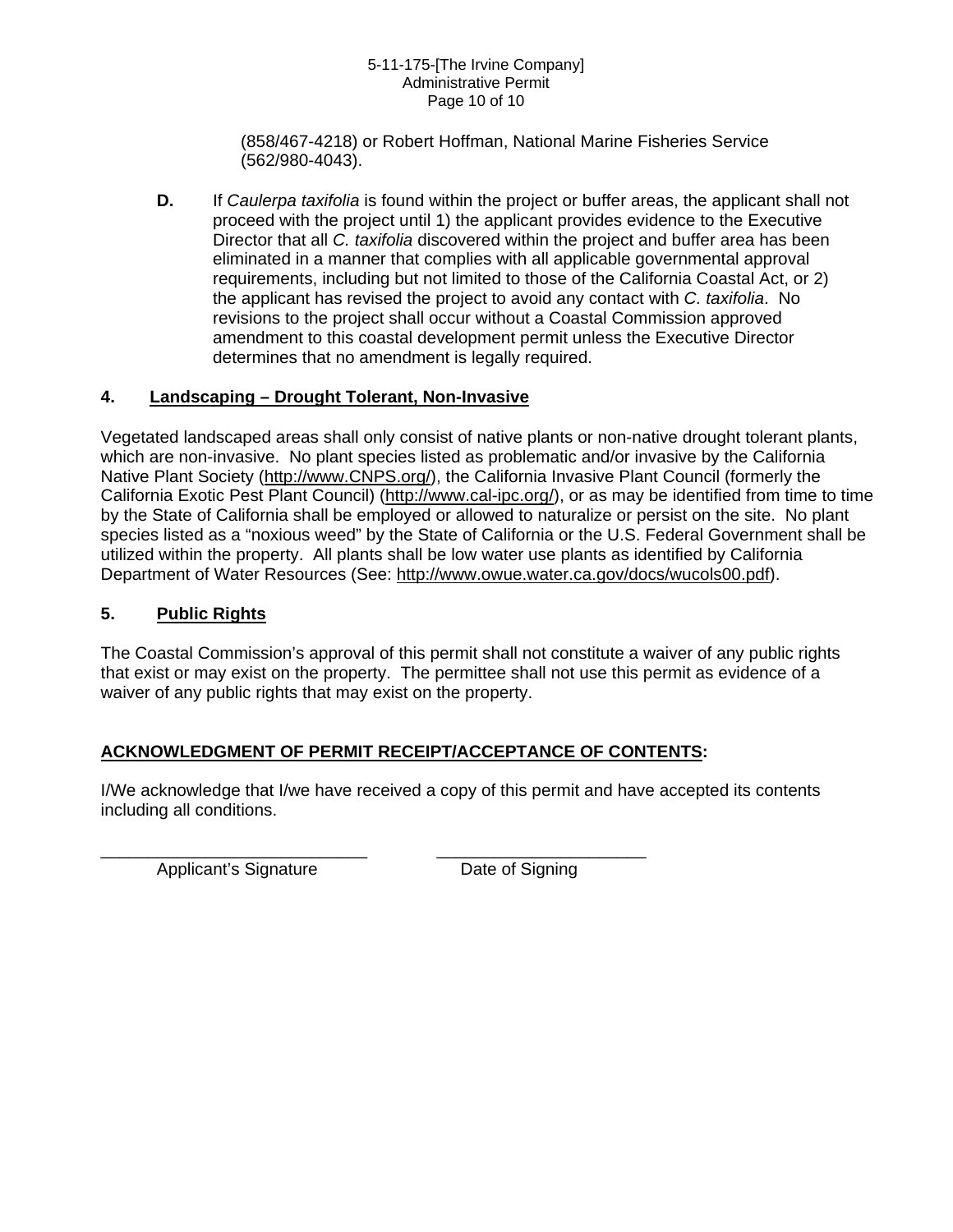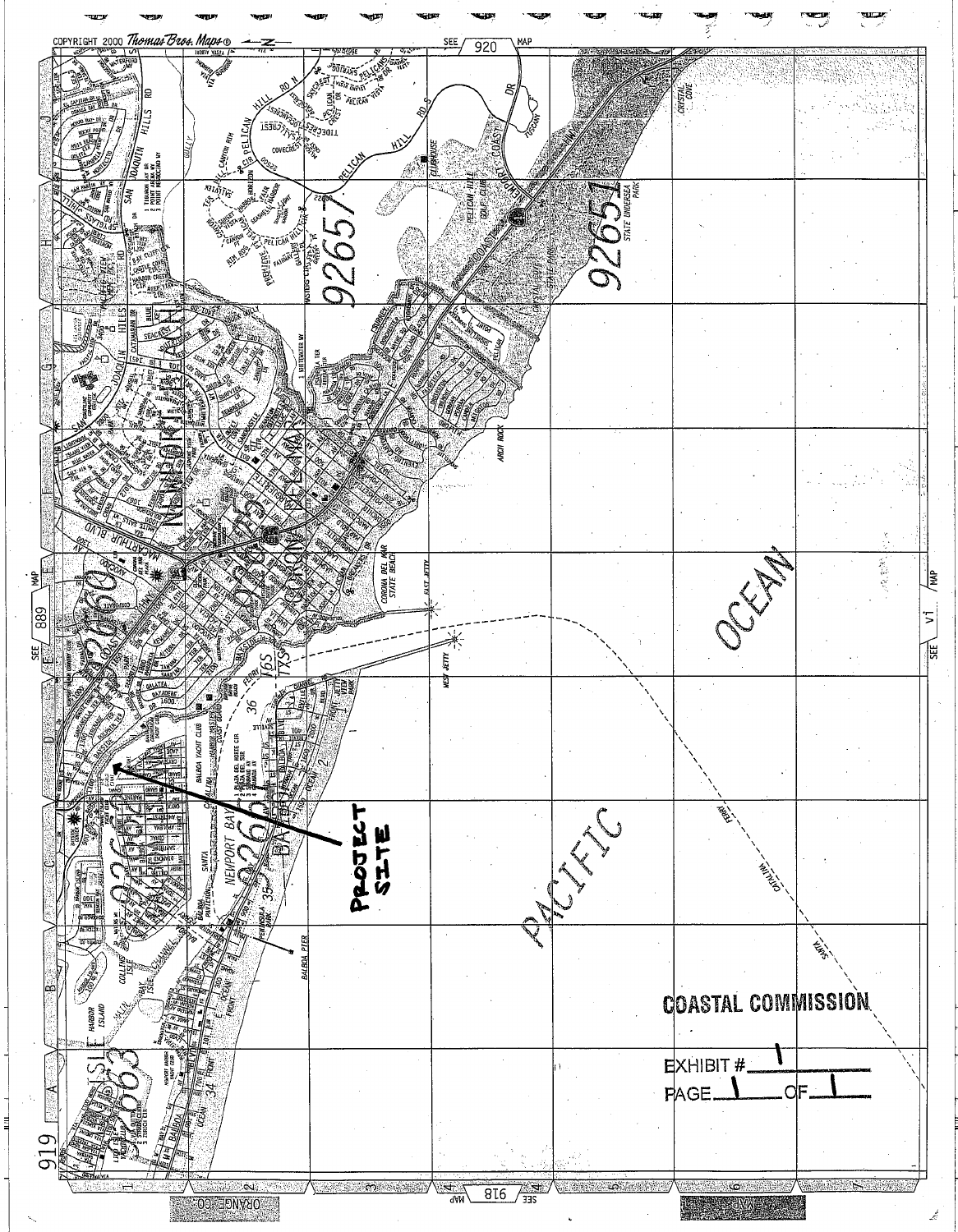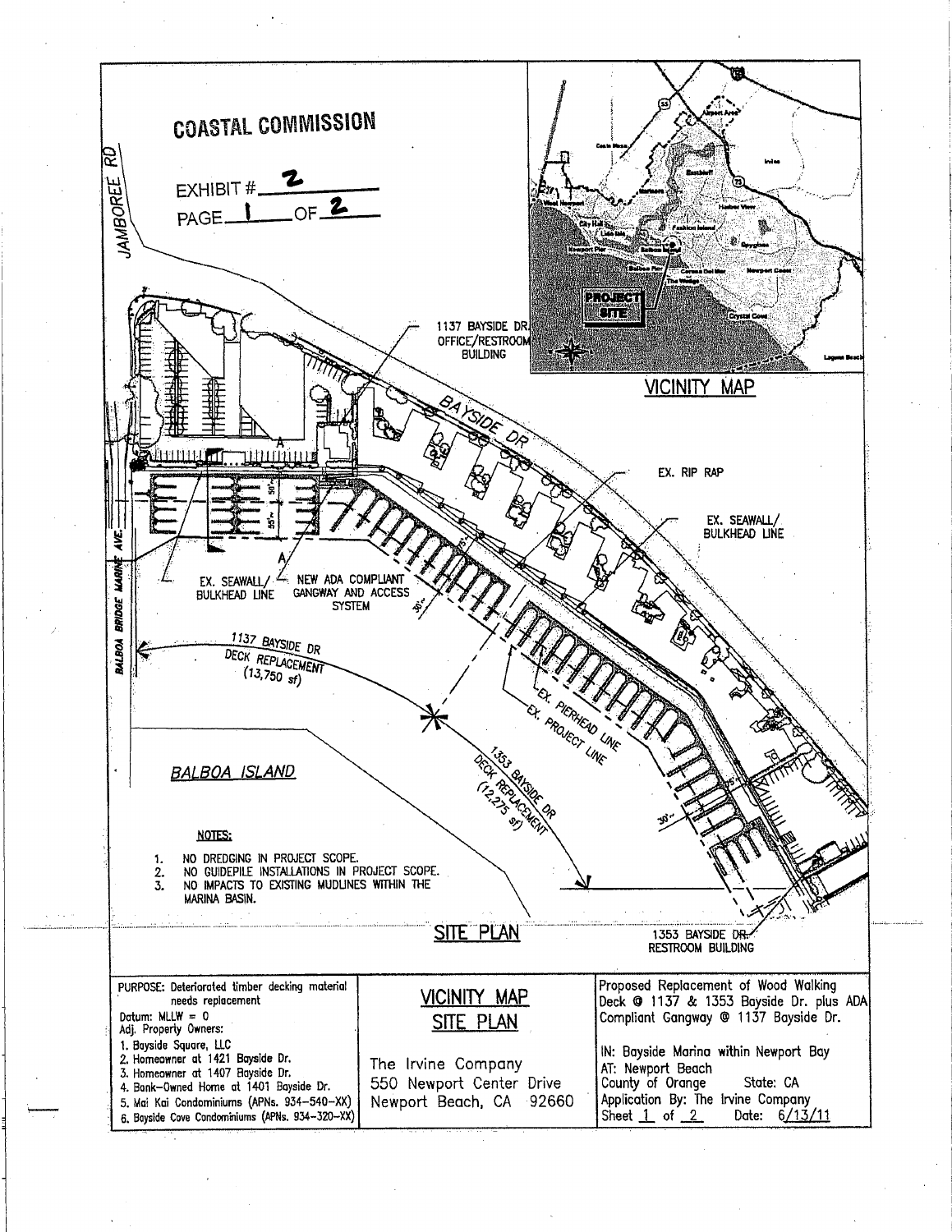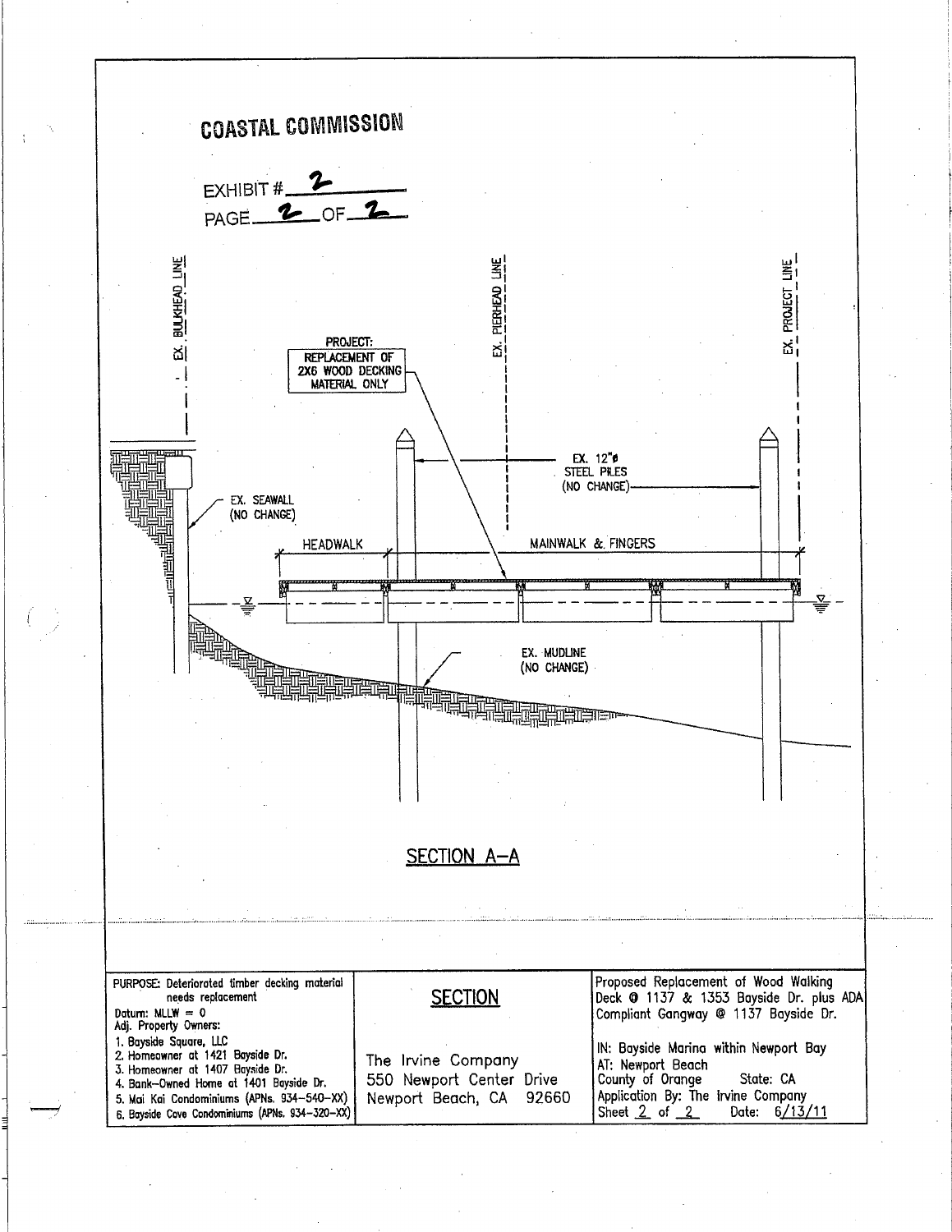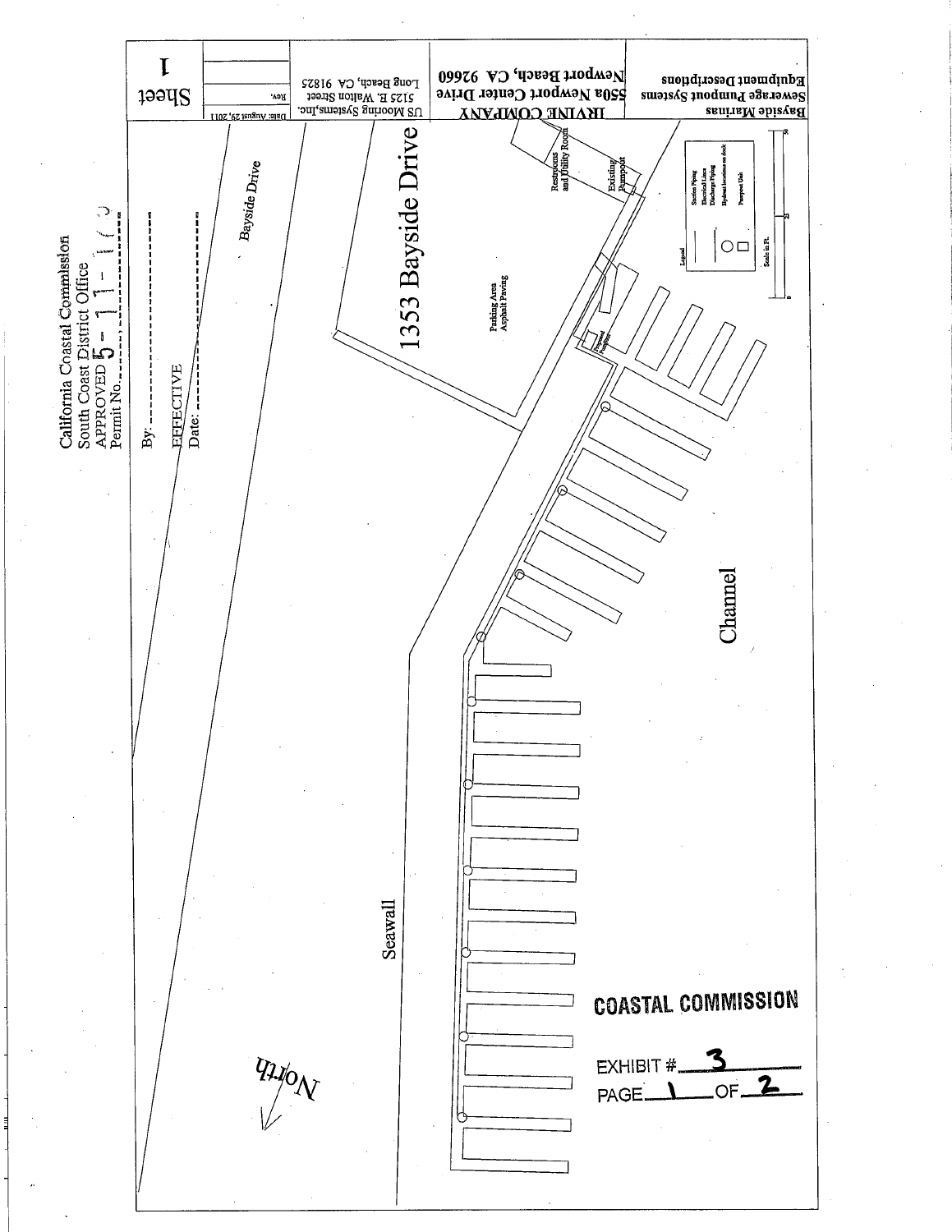